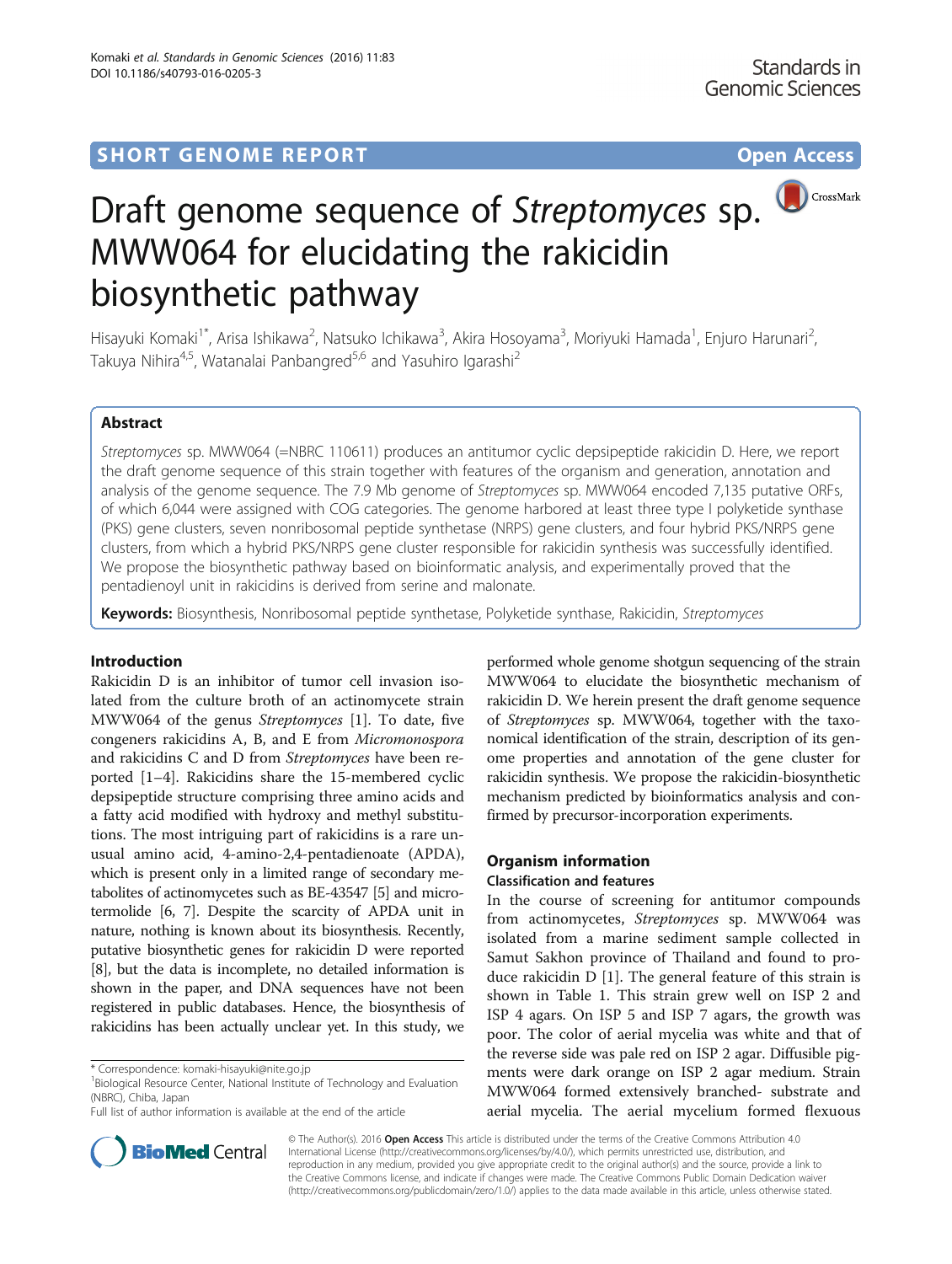<span id="page-1-0"></span>Table 1 Classification and general features of Streptomyces sp. MWW064 [\[13\]](#page-7-0)

| MIGS ID  | Property               | Term                               | Evidence code <sup>a</sup> |
|----------|------------------------|------------------------------------|----------------------------|
|          | Classification         | Domain Bacteria                    | <b>TAS [24]</b>            |
|          |                        | Phylum Actinobacteria              | TAS [25]                   |
|          |                        | Class Actinobacteria               | TAS [26]                   |
|          |                        | Order Actinomycetales              | TAS [26-29]                |
|          |                        | Suborder<br>Streptomycineae        | TAS [26, 29]               |
|          |                        | Family<br>Streptomycetaceae        | TAS [26, 28–31]            |
|          |                        | Genus Streptomyces                 | TAS [28, 31-33]            |
|          |                        | Species undetermined               |                            |
|          |                        | strain: MWW064                     | TAS [1]                    |
|          | Gram stain             | Gram-positive                      | <b>NAS</b>                 |
|          | Cell shape             | Branched mycelia                   | <b>IDA</b>                 |
|          | Motility               | Not reported                       |                            |
|          | Sporulation            | Sporulating                        | <b>IDA</b>                 |
|          | Temperature<br>range   | 15 °C to 37 °C                     | <b>IDA</b>                 |
|          | Optimum<br>temperature | 28 °C                              | <b>IDA</b>                 |
|          | pH range;<br>Optimum   | 5 to 9; 7                          | <b>IDA</b>                 |
|          | Carbon source          | D-glucose, inositol                | IDA                        |
| MIGS-6   | Habitat                | Marine sediment                    | <b>TAS [1]</b>             |
| MIGS-6.3 | Salinity               | 0 % to 3 % NaCl                    | IDA                        |
| MIGS-22  | Oxygen<br>requirement  | Aerobic                            | <b>IDA</b>                 |
| MIGS-15  | Biotic relationship    | Free-living                        | <b>IDA</b>                 |
| MIGS-14  | Pathogenicity          | Not reported                       |                            |
| MIGS-4   | Geographic<br>location | Samut Sakhon province,<br>Thailand | <b>TAS [1]</b>             |
| MIGS-5   | Sample collection      | February 2, 2008                   | <b>NAS</b>                 |
| MIGS-4.1 | Latitude               | 13° 32' 55" N                      | <b>NAS</b>                 |
| MIGS-4.2 | Longitude              | 100° 16' 39" E                     | <b>NAS</b>                 |
| MIGS-4.4 | Altitude               | 8.6 m. above sea level             | <b>NAS</b>                 |

<sup>a</sup> Evidence codes - IDA: Inferred from Direct Assay: TAS: Traceable Author

Statement (i.e., a direct report exists in the literature); NAS: Non-traceable Author Statement (i.e., not directly observed for the living, isolated sample, but based on a generally accepted property for the species, or anecdotal evidence). These evidence codes are from the Gene Ontology project [[34\]](#page-8-0)

spore chains at maturity. The spores were cylindrical, having a smooth surface. A scanning electron micrograph of this strain is shown in Fig. 1. Growth occurred at 15–37 °C (optimum 28 °C) and pH 5–9 (optimum pH 7). Strain MWW064 exhibited growth with 0–3 % (w/v) NaCl (optimum 0 % NaCl). Strain MWW064 utilized glucose and inositol for growth. The gene sequence encoding 16S rRNA was obtained from GenBank/ EMBL/DDBJ databases (accession no. [GU295447](https://www.ncbi.nlm.nih.gov/nuccore/GU295447)). A



phylogenetic tree was reconstructed on the basis of the 16S rRNA gene sequence together with taxonomically close [Streptomyces](http://doi.org/10.1601/nm.6817) type strains using ClustalX2 [[9\]](#page-7-0) and NJPlot [[10](#page-7-0)]. The phylogenetic analysis confirmed that the strain MWW064 belongs to the genus [Streptomyces](http://doi.org/10.1601/nm.6817) (Fig. [2\)](#page-2-0).

#### Chemotaxonomic data

The isomer of diaminopimelic acid in the whole-cell hydrolysate was analyzed according to the method described by Hasegawa et al. [[11\]](#page-7-0). Isoprenoid quinones and cellular fatty acids were analyzed as described previously [\[12](#page-7-0)]. The whole-cell hydrolysate of strain MWW064 contained LL-diaminopimelic acid as its diagnostic peptidoglycan diamino acid. The predominant menaquinones were identified as  $MK-9(H<sub>2</sub>)$ , MK- $9(H_4)$  and MK-9(H<sub>6</sub>); MK-10(H<sub>2</sub>), MK-10(H<sub>4</sub>) and  $MK-10(H<sub>6</sub>)$  were also detected as minor components. The major cellular fatty acids were found to be anteiso-C<sub>15:0</sub>, iso-C<sub>15:0</sub>, C<sub>16:0</sub>, anteiso-C<sub>17:0</sub>, iso-C<sub>17:0</sub> and iso- $C_{16:0}$ .

# Genome sequencing information Genome project history

In collaboration between Toyama Prefectural University and NBRC, the organism was selected for genome sequencing to elucidate the rakicidin biosynthetic pathway. We successfully accomplished the genome project of [Streptomyces](http://doi.org/10.1601/nm.6817) sp. MWW064 as reported in this paper. The draft genome sequences have been deposited in the INSDC database under the accession number [BBUY01000001](https://www.ncbi.nlm.nih.gov/nuccore/BBUY01000001)-[BBUY01000099](https://www.ncbi.nlm.nih.gov/nuccore/BBUY01000099). The project information and its association with MIGS version 2.0 compliance are summarized in Table [2](#page-2-0) [[13\]](#page-7-0).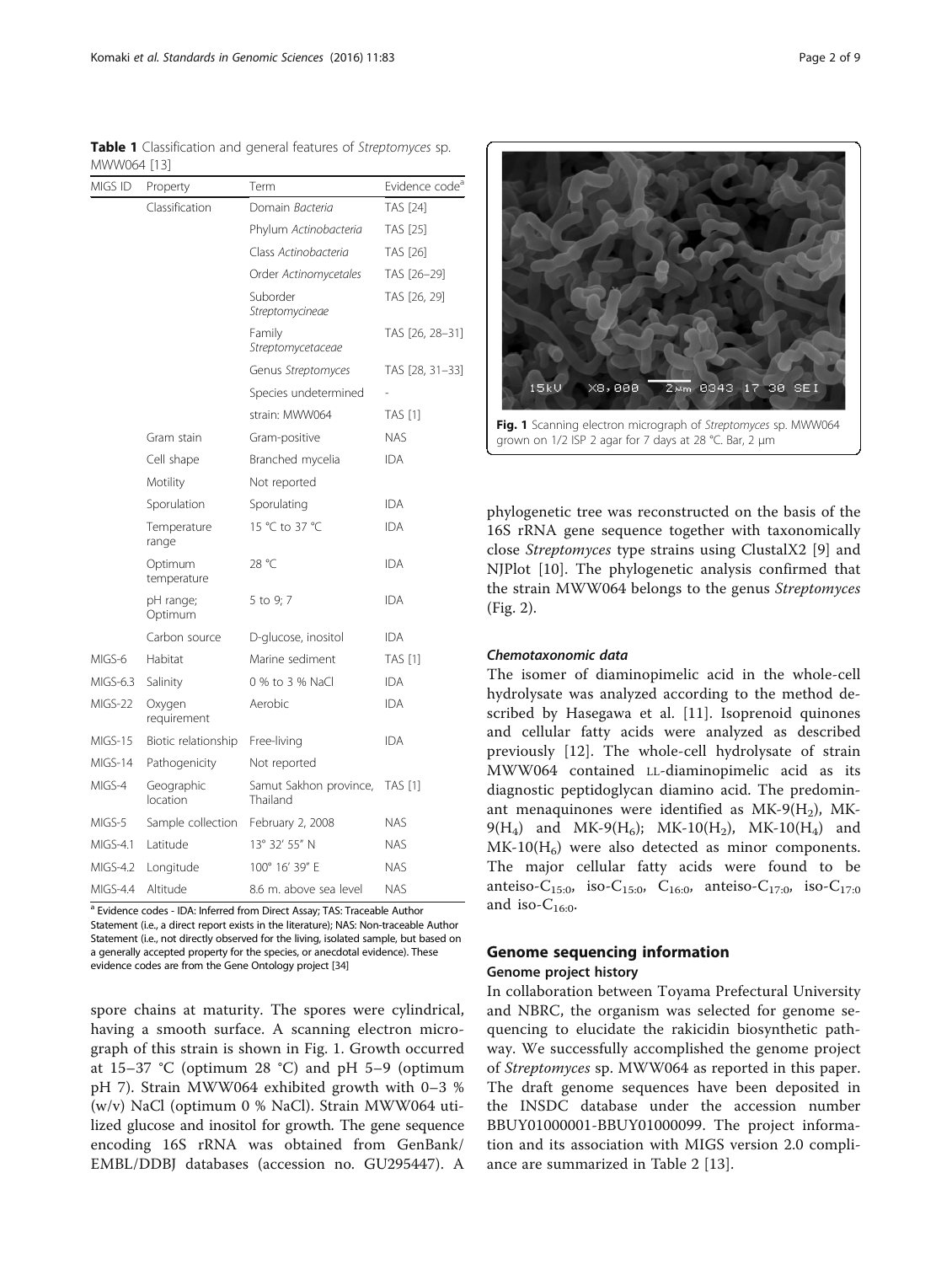<span id="page-2-0"></span>

was used as an outgroup

#### Table 2 Project information

#### Table 3 Genome statistics

| <b>lable 2</b> Project information |                            | Attribute                                           | Value                            | % of Tota                |                          |
|------------------------------------|----------------------------|-----------------------------------------------------|----------------------------------|--------------------------|--------------------------|
| MIGS ID                            | Property                   | Term                                                | Genome size (bp)                 | 7,904,619                | 100.0                    |
| MIGS 31                            | Finishing quality          | Improved-high-quality draft                         | DNA coding (bp)                  | 6,855,885                | 86.7                     |
| MIGS-28                            | Libraries used             | 454 shotqun library, Illumina<br>paired-end library | $DNA G + C (bp)$                 | 5,597,799                | 70.8                     |
| MIGS 29                            | Sequencing platforms       | 454 GS FLX+, Illumina                               | DNA scaffolds                    | 99                       | $\overline{\phantom{a}}$ |
|                                    |                            | HiSeg1000                                           | Total genes                      | 7,206                    |                          |
| MIGS 31.2                          | Fold coverage              | 8.9 $\times$ , 93.5 $\times$ , respectively         | Protein coding genes             | 7,135                    | 99.0                     |
| MIGS 30                            | Assemblers                 | Newbler v2.8, GenoFinisher                          | RNA genes                        | 71                       | 0.99                     |
| MIGS 32                            | Gene calling method        | Progidal                                            | Pseudogenes                      | $\overline{\phantom{a}}$ | $\overline{\phantom{a}}$ |
|                                    | Locus Tag                  | SSP35                                               | Genes in internal clusters       | 2,610                    | 36.2                     |
|                                    | GenBank ID                 | BBUY00000000                                        | Genes with function prediction   | 4,515                    | 62.7                     |
|                                    | GenBank Date of Release    | February 20, 2016                                   | Genes assigned to COGs           | 6,044                    | 83.9                     |
|                                    | <b>GOLD ID</b>             | Not registered                                      | Genes with Pfam domains          | 4,870                    | 67.6                     |
|                                    | <b>BIOPROJECT</b>          | <b>PRJDB3538</b>                                    | Genes with signal peptides       | 559                      | 7.8                      |
| MIGS 13                            | Source Material Identifier | NBRC 110611                                         | Genes with transmembrane helices | 1,550                    | 21.5                     |
|                                    | Project relevance          | Industrial                                          | <b>CRISPR</b> repeats            |                          |                          |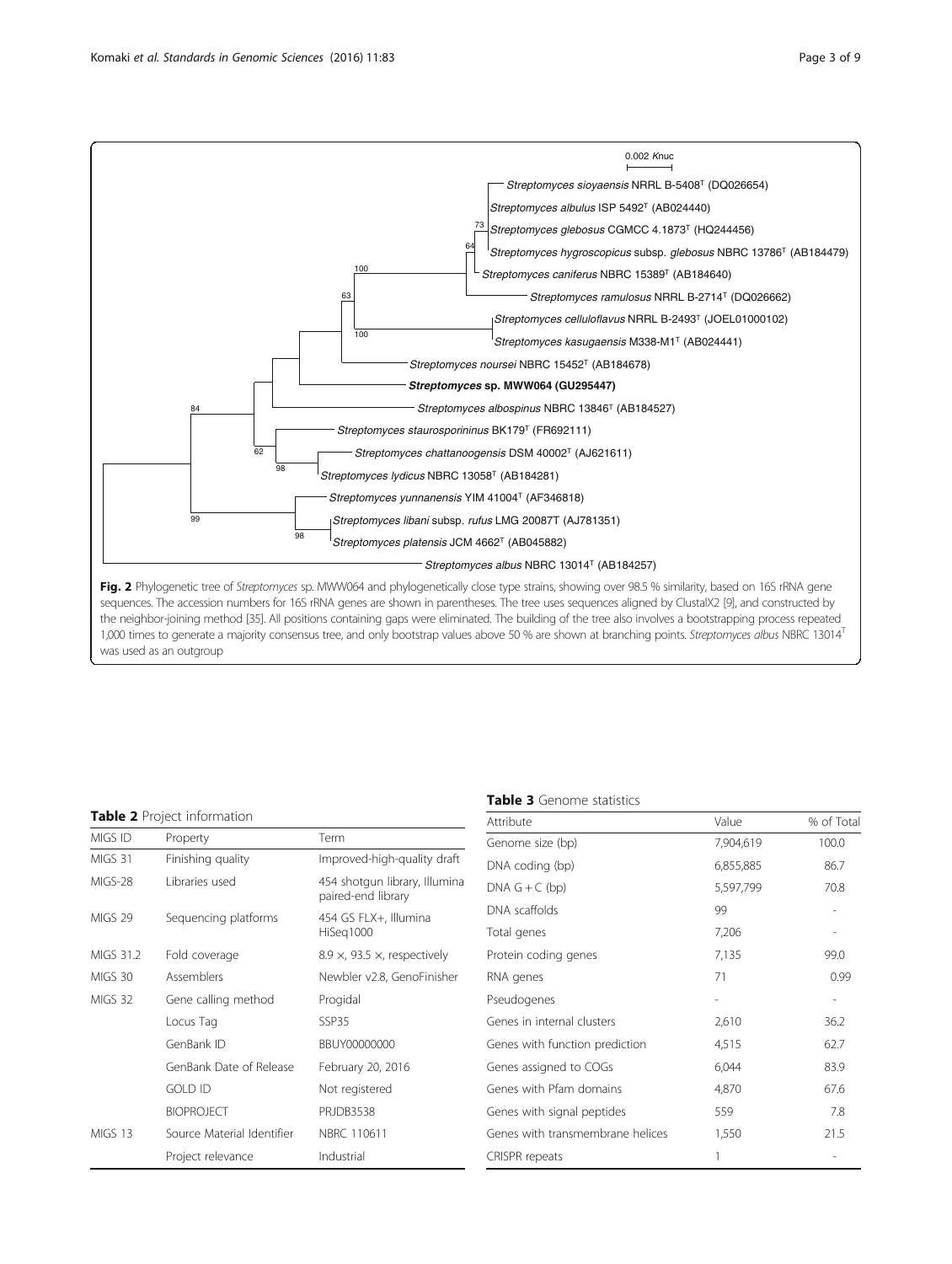| Code | Value          | % age | Description                                                  |
|------|----------------|-------|--------------------------------------------------------------|
| J    | 279            | 4.6   | Translation, ribosomal structure and biogenesis              |
| Α    | $\overline{4}$ | 0.1   | RNA processing and modification                              |
| Κ    | 696            | 11.5  | Transcription                                                |
|      | 452            | 7.5   | Replication, recombination and repair                        |
| Β    | 6              | 0.1   | Chromatin structure and dynamics                             |
| D    | 55             | 0.9   | Cell cycle control, Cell division, chromosome partitioning   |
| V    | 132            | 2.2   | Defense mechanisms                                           |
| Т    | 432            | 7.1   | Signal transduction mechanisms                               |
| M    | 294            | 4.9   | Cell wall/membrane biogenesis                                |
| N    | 33             | 0.5   | Cell motility                                                |
| U    | 95             | 1.6   | Intracellular trafficking and secretion                      |
| O    | 223            | 3.7   | Posttranslational modification, protein turnover, chaperones |
| C    | 386            | 6.4   | Energy production and conversion                             |
| G    | 474            | 7.8   | Carbohydrate transport and metabolism                        |
| E    | 651            | 10.8  | Amino acid transport and metabolism                          |
| F    | 134            | 2.2   | Nucleotide transport and metabolism                          |
| Н    | 253            | 4.2   | Coenzyme transport and metabolism                            |
|      | 323            | 5.3   | Lipid transport and metabolism                               |
| P    | 404            | 6.7   | Inorganic ion transport and metabolism                       |
| Q    | 385            | 6.4   | Secondary metabolites biosynthesis, transport and catabolism |
| R    | 1,032          | 17.1  | General function prediction only                             |
| S    | 440            | 7.3   | Function unknown                                             |
|      | 1,091          | 18.1  | Not in COGs                                                  |

<span id="page-3-0"></span>Table 4 Number of genes associated with general COG functional categories

The total is based on the total number of protein coding genes in the genome

Table 5 Modular PKS and NRPS gene clusters in Streptomyces sp. MWW064

| Gene cluster            | Encoded in           | No. of modular PKS<br>and NRPS genes | No. of modules | Backbone of predicted product                                                                                                                                                             |
|-------------------------|----------------------|--------------------------------------|----------------|-------------------------------------------------------------------------------------------------------------------------------------------------------------------------------------------|
| pks/nrps-1 (rak)        | scaffold 9           | 6                                    | 7              | R-C <sub>3</sub> -C <sub>3</sub> -Ser-C <sub>2</sub> -Gly-X                                                                                                                               |
| pks/nrps-2              | scaffold 5           | 6                                    | 14             | $C_2$ -C <sub>2</sub> -C <sub>2</sub> -C <sub>2</sub> -G <sub>2</sub> -Gly-C <sub>2</sub> -C <sub>2</sub> -C <sub>2</sub> -C <sub>2</sub> -C <sub>2</sub> -C <sub>2</sub> -C <sub>2</sub> |
| pks/nrps-3              | scaffold 2           | 4                                    | 3              | $C_2-C_2-X$                                                                                                                                                                               |
| pks/nrps-4              | scaffold 11          |                                      | 2              | $X-C2$                                                                                                                                                                                    |
| $pks-1$                 | scaffold 18          | 5                                    | 5              | $C_2-C_3-C_2-C_2-C_2$                                                                                                                                                                     |
| $pks-2$                 | scaffold 23          |                                      |                | $\mathsf{C}_{2}$                                                                                                                                                                          |
| other pks <sup>a</sup>  | scaffolds 11, 39, 45 | >3                                   | >10            | $C_2$ - $C_3$ - $C_3$ - $C_2$ , $C_3$ - $C_3$ , $C_3$ - $C_3$ - $C_3$ , $C_2$                                                                                                             |
| $n$ rps-1               | scaffold 11          | $\overline{4}$                       | $\overline{4}$ | X-X-Val-X                                                                                                                                                                                 |
| $nrs-2$                 | scaffold 18          | 3                                    | 3              | R-Val-X                                                                                                                                                                                   |
| $nrs-3$                 | scaffold 9           | 2                                    | 3              | R-Cys-mCys                                                                                                                                                                                |
| $nrs-4$                 | scaffold 13          | 3                                    | $\overline{4}$ | Val-Gly-Ser-Pro                                                                                                                                                                           |
| $nrs-5$                 | scaffold 2           |                                      |                | Ser                                                                                                                                                                                       |
| nrps-6                  | scaffold 12          |                                      |                | Thr                                                                                                                                                                                       |
| other nrps <sup>a</sup> | scaffolds 3, 5       | >2                                   | >6             | X-X-X-X-X, Cys                                                                                                                                                                            |

<sup>a</sup>not completely sequenced. R, starter unit; C<sub>3</sub>, C<sub>3</sub> unit derived from methylmalonyl-CoA; C<sub>2</sub>, C<sub>2</sub> unit derived from malonyl-CoA; X, unpredictable amino acid; C<sub>2</sub>, unpredictable carbon unit derived from acyl-CoA; mCys, methylated cysteine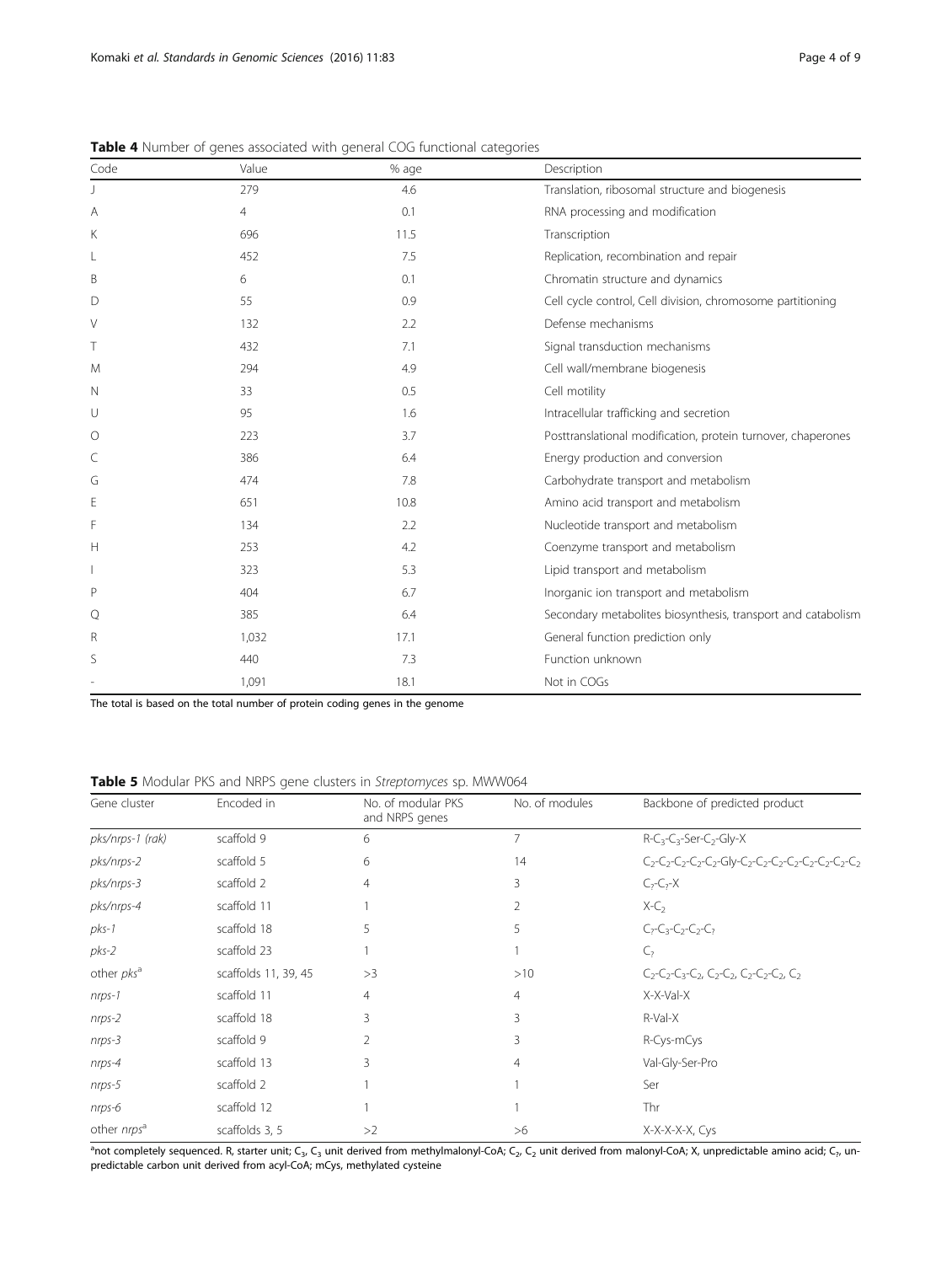| ORF (locus tag)              | Size (aa) | Deduced function          | Protein homolog [origin]                                                                | Identity/similarity (%) | Accession number |
|------------------------------|-----------|---------------------------|-----------------------------------------------------------------------------------------|-------------------------|------------------|
| SSP35 09 01970               | 243       | unknown                   | hypothetical protein<br>[Streptomyces natalensis]                                       | 63/73                   | WP 030067339     |
| SSP35 09 01960               | 331       |                           | transcriptional regulator hypothetical protein DT87_01625<br>[Streptomyces sp. NTK 937] | 59/69                   | KDQ65969         |
| SSP35 09 01950               | 358       |                           | 3-oxoacyl-ACP synthase 3-oxoacyl-ACP synthase<br>[Streptomyces sp. NRRL S-920]          | 77/87                   | WP 030791445     |
| SSP35 09 01940               | 79        | ACP                       | phosphopantetheine-binding protein<br>[Streptomyces bingchenggensis BCW-1]              | 68/79                   | ADI05068         |
| SSP35 09 01930               | 406       | ketosynthase              | 3-oxoacyl-ACP synthase<br>[Streptomyces sp. NRRL S-15]                                  | 81/89                   | WP 031089521     |
| SSP35_09_01920               | 146       | unknown                   | methylmalonyl-CoA epimerase<br>[Salinispora pacifica]                                   | 80/87                   | WP_018222873     |
| SSP35_09_01910 (RakAB)       | 2,902     | PKS                       | hypothetical protein<br>[Streptomyces vitaminophilus]                                   | 63/73                   | WP_018385948     |
| SSP35_09_01900 (RakC)        | 1,624     | PKS                       | non-ribosomal peptide synthetase<br>[Micromonospora sp. M42]                            | 60/70                   | EWM63000         |
| SSP35_09_01890 (RakD)        | 1,126     | <b>NRPS</b>               | hypothetical protein<br>[Streptomyces vitaminophilus]                                   | 68/78                   | WP_018385946     |
| SSP35 09 01880 (RakEF) 1,950 |           | PKS                       | hypothetical protein<br>[Streptomyces vitaminophilus]                                   | 64/73                   | WP 018385945     |
| SSP35 09 01870 (RakG)        | 1,556     | <b>NRPS</b>               | hypothetical protein, partial<br>[Micromonospora purpureochromogenes]                   | 64/74                   | WP 030498976     |
| SSP35_09_01860 (RakH)        | 1,565     | <b>NRPS</b>               | amino acid adenylation domain protein<br>[Nostoc punctiforme PCC 73102]                 | 38/55                   | ACC80782         |
| SSP35_09_01850               | 563       | ABC transporter           | hypothetical protein [Micromonospora<br>purpureochromogenes]                            | 62/73                   | WP_030498978     |
| SSP35_09_01840 (RakL)        | 251       | type-II thioesterase      | hypothetical protein [Streptomyces<br>vitaminophilus]                                   | 64/73                   | WP_018385940     |
| SSP35_09_01830 (RakN)        | 1,013     | <b>NRPS</b>               | non-ribosomal peptide synthetase<br>[Micromonospora sp. M42]                            | 55/63                   | EWM63010         |
| SSP35_09_01820 (RakO)        | 331       | asparagine oxygenase      | clavaminate synthase<br>[Streptomyces sp. LaPpAH-202]                                   | 64/75                   | WP_026235187     |
| SSP35_09_01810               | 809       | unknown                   | penicillin amidase [Amycolatopsis nigrescens]                                           | 63/74                   | WP 026359955     |
| SSP35 09 01800               | 205       | transcriptional regulator | putative LuxR family transcriptional regulator 71/81<br>[Streptomyces alaucescens]      |                         | AIR96926         |

<span id="page-4-0"></span>Table 6 ORFs in the rakicidin-biosynthetic gene cluster of Streptomyces sp. MWW064

SSP35\_09\_01910, SSP35\_09\_01900, SSP35\_09\_01890, SSP35\_09\_01880, SSP35\_09\_01870, SSP35\_09\_01860, SSP35\_09\_01840, SSP35\_09\_01830, and SSP35\_09\_01820 are corresponding to RakA plus RakB (RakAB), RakC, RakD, RakE plus RakF (RakEF), RakG, RakH, RakL, RakN, and RakO, previously reported in the reference [\[8\]](#page-7-0), respectively, and SSP35\_09\_01940 may possibly be corresponding to RakI

#### Growth conditions and genomic DNA preparation

[Streptomyces](http://doi.org/10.1601/nm.6817) sp. MWW064 was deposited in the NBRC culture collection with the registration number of [NBRC 110611.](http://doi.org/10.1601/strainfinder?urlappend=%3Fid%3DNBRC+110611) Its monoisolate was grown on polycarbonate membrane filter (Advantec) on double diluted ISP 2 agar medium (0.2 % yeast extract, 0.5 % malt extract, 0.2 % glucose, 2 % agar, pH 7.3) at 28 °C. High quality genomic DNA for sequencing was isolated from the mycelia with an EZ1 DNA Tissue Kit and a Bio Robot EZ1 (Qiagen) according to the protocol for extraction of nucleic acid from Gram-positive bacteria. The size, purity, and doublestrand DNA concentration of the genomic DNA were measured by pulsed-field gel electrophoresis, ratio of absorbance values at 260 nm and 280 nm, and Quant-iT PicoGreen dsDNA Assay Kit (Life Technologies), respectively, to assess the quality of genomic DNA.

## Genome sequencing and assembly

Shotgun and paired-end libraries were prepared and subsequently sequenced using 454 pyrosequencing technology and HiSeq1000 (Illumina) paired-end technology, respectively (Table [2](#page-2-0)). The 70 Mb shotgun sequences and 739 Mb paired-end sequences were assembled using Newbler v2.8 and subsequently finished using GenoFinisher [[14](#page-7-0)] to yield 99 scaffolds larger than 500 bp.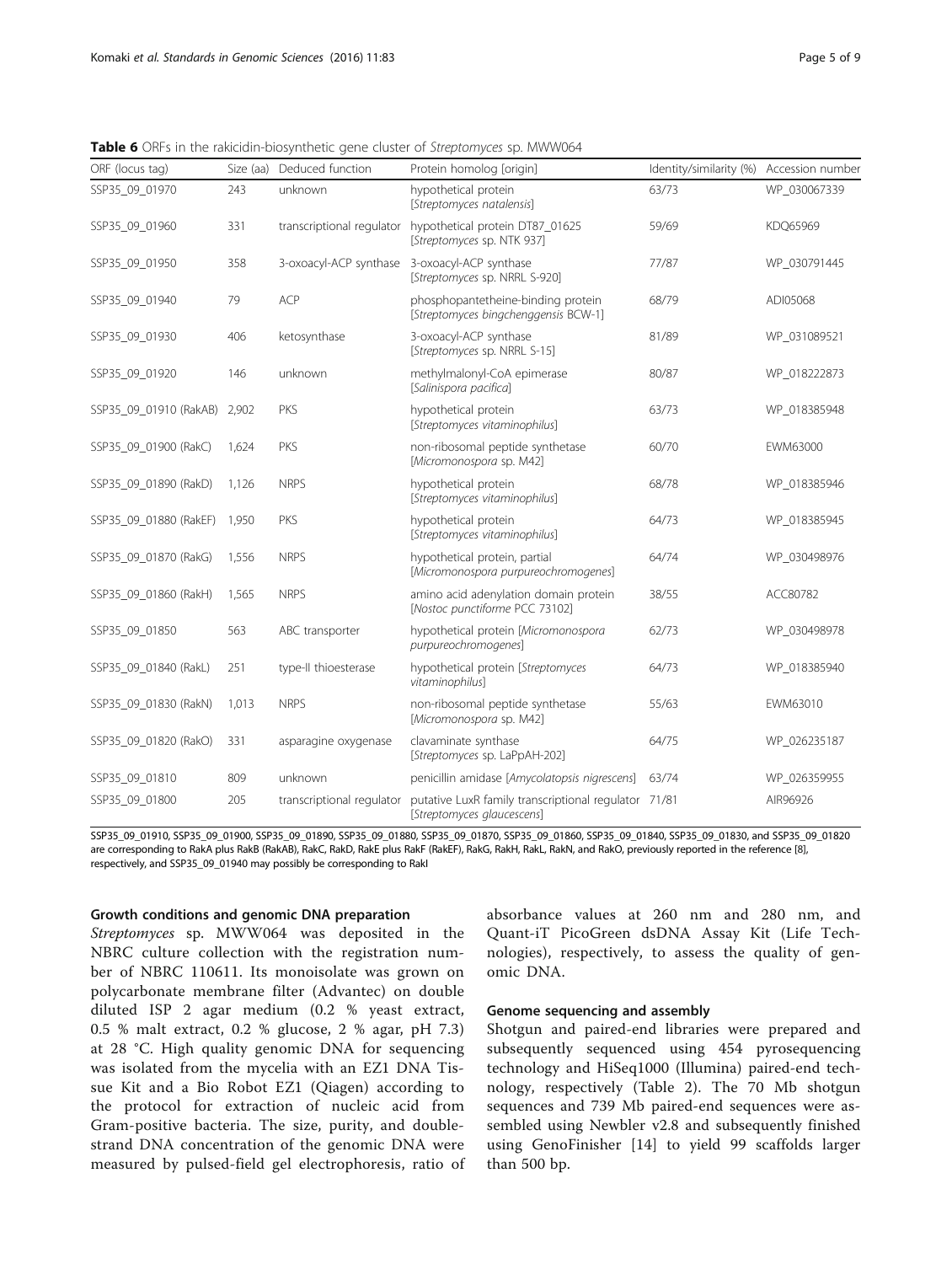<span id="page-5-0"></span>

| Table 7 Incorporation of <sup>13</sup> C-labeled precursors into rakicidin D |  |  |  |
|------------------------------------------------------------------------------|--|--|--|
|------------------------------------------------------------------------------|--|--|--|

| Position       | $\delta_{C}$ | Relative enrichments <sup>a</sup> |                                       |  |
|----------------|--------------|-----------------------------------|---------------------------------------|--|
|                |              | $[2^{-13}C]$ acetate              | $\overline{[1 - {^{13}C}]}$ -L-serine |  |
| $\mathbf{1}$   | 169.2        | 0.89                              | 1.58                                  |  |
| $\overline{2}$ | 54.9         | 1.14                              | 1.19                                  |  |
| 3              | 72.5         | 1.57                              | 1.07                                  |  |
| $\overline{4}$ | 172.7        | 1.31                              | 1.95                                  |  |
| 5              | 167.6        | 0.68                              | 6.61                                  |  |
| 6              | 52.5         | 0.77                              | 1.15                                  |  |
| 7              | 36.5         | 1.00                              | 1.00                                  |  |
| 8              | 166.0        | 0.77                              | 1.43                                  |  |
| 9              | 118.8        | 3.46                              | 1.54                                  |  |
| 10             | 138.4        | 1.03                              | 13.97                                 |  |
| 11             | 137.9        | 0.95                              | 0.67                                  |  |
| 12             | 117.1        | 1.02                              | 1.33                                  |  |
| 13             | 172.5        | 1.61                              | 1.26                                  |  |
| 14             | 41.7         | 1.86                              | 1.36                                  |  |
| 15             | 78.1         | 1.25                              | 1.21                                  |  |
| 16             | 33.9         | 1.91                              | 1.39                                  |  |
| 17             | 32.8         | 1.30                              | 1.55                                  |  |
| 18             | 27.0         | 2.64                              | 1.26                                  |  |
| 19             | 28.9         | 1.15                              | 1.58                                  |  |
| 20             | 31.3         | 3.37                              | 1.43                                  |  |
| 21             | 22.1         | 1.05                              | 1.28                                  |  |
| 22             | 14.0         | 3.37                              | 1.61                                  |  |
| 23             | 15.4         | 1.51                              | 1.07                                  |  |
| 24             | 13.3         | 1.75                              | 1.32                                  |  |

 $a^{-13}C$  signal intensity of each peak in the labeled 1 divided by that of the corresponding signal in the unlabeled 1, respectively, normalized to give an enrichment ratio of 1 for the unenriched peak of C7. The numbers in bold type indicate <sup>13</sup>C-enriched atoms from <sup>13</sup>C-labeled precursors

#### Genome annotation

Coding sequences were predicted by Prodigal [\[15\]](#page-7-0) and tRNA-scanSE [\[16\]](#page-7-0). The gene functions were annotated using an in-house genome annotation pipeline, and PKS- and NRPS-related domains were searched using the SMART and PFAM domain databases. PKS and NRPS gene clusters and their domain organizations were determined as reported previously [\[17\]](#page-7-0). Substrates of adenylation (A) and acyltransferase (AT) domains were predicted using antiSMASH [\[18\]](#page-7-0). BLASTP search against the NCBI nr databases were also used for predicting function of proteins encoded in the rakicidin biosynthetic gene cluster.

#### Genome properties

The total size of the genome is 7,870,697 bp and the GC content is 71.1 % (Table [3](#page-2-0)), similar to other genomesequenced [Streptomyces](http://doi.org/10.1601/nm.6817) members. Of the total 7,206 genes, 7,135 are protein-coding genes and 71 are RNA genes. The classification of genes into COGs functional categories is shown in Table [4](#page-3-0). As for secondary metabolite pathways by modular PKSs and NRPSs, [Streptomy](http://doi.org/10.1601/nm.6817)[ces](http://doi.org/10.1601/nm.6817) sp. MWW064 has at least four hybrid PKS/NRPS gene clusters, three type I PKS gene clusters, and seven NRPS gene clusters. According to the assembly line mechanism [\[19\]](#page-7-0), we predicted the chemical backbones that each cluster will synthesize (Table [5\)](#page-3-0), suggesting the potential of [Streptomyces](http://doi.org/10.1601/nm.6817) sp. MWW064 to produce diverse polyketide- and nonribosomal peptide-compounds as the secondary metabolites.

### Insights from the genome sequence

# Rakicidin biosynthetic pathway in [Streptomyces](http://doi.org/10.1601/nm.6817) sp. MWW064

The chemical structure of rakicidin D suggested that it is synthesized by a hybrid PKS/NRPS pathway. Among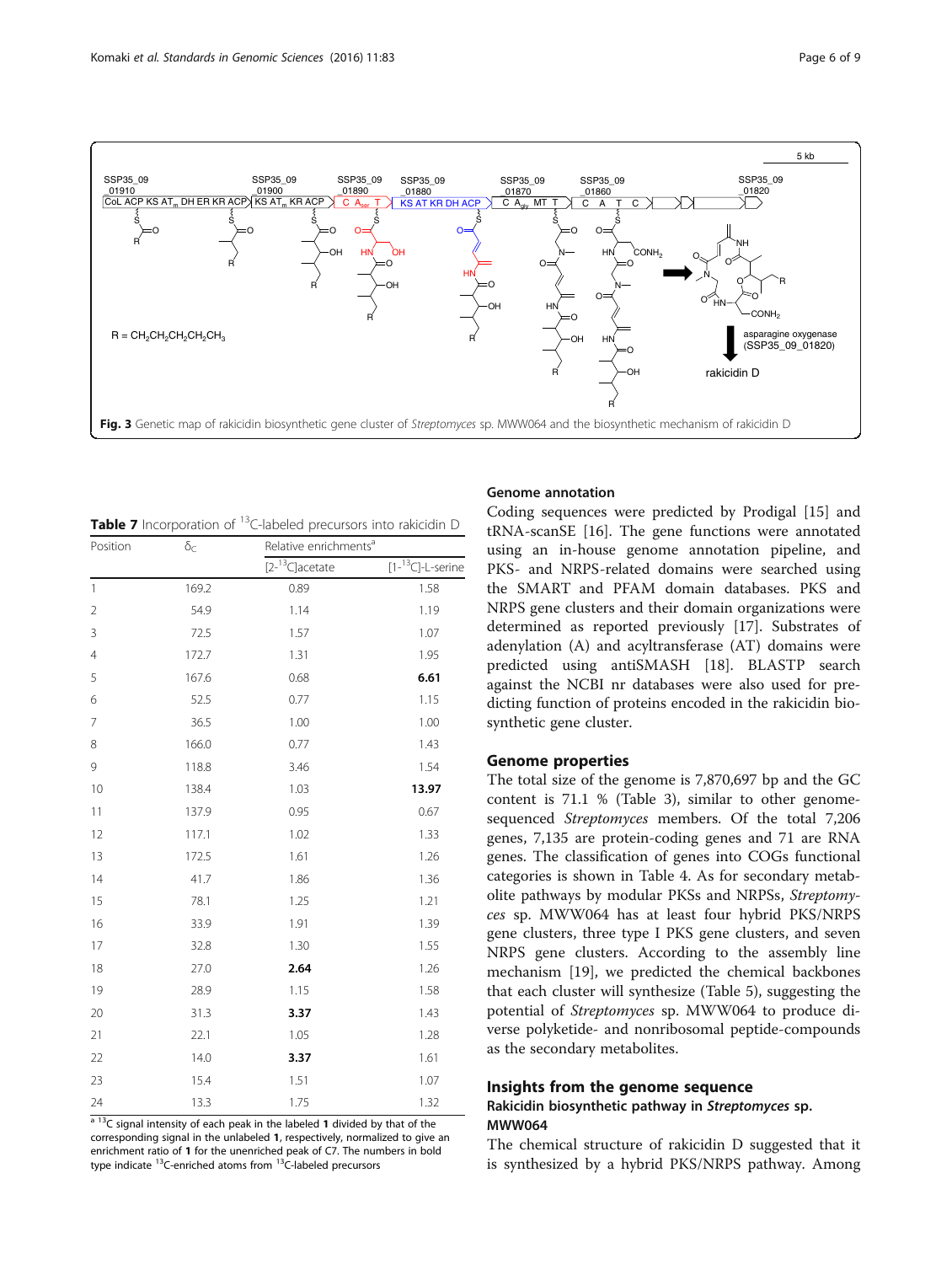<span id="page-6-0"></span>

the four hybrid PKS/NRPS gene clusters present in [Streptomyces](http://doi.org/10.1601/nm.6817) sp. MWW064 (Table [5\)](#page-3-0), pks/nrps-1 is most likely responsible for rakicidin synthesis because the carbon backbone of the predicted product  $(R-C_3-C_3-SET-C_2-$ Gly-X) is in good accordance with that of rakicidin D. Genes in pks/nrps-1 (Table [6](#page-4-0)) encode enzymes necessary for rakicidin biosynthesis (Fig. [3\)](#page-5-0). This cluster contains three PKS genes (SSP35\_09\_01910, SSP35\_09\_01900, SSP35\_09\_01880) and three NRPS genes (SSP35\_0 9\_01890, SSP35\_09\_01870, SSP35\_09\_01860), corresponding to rakAB, rakC, rakEF, rakD, rakG, and rakH [[8\]](#page-7-0), respectively. Based on the collinearity rule of modular PKS/NRPS pathways, it is deduced that RakAB loads a starter molecule ('R' in Fig. [3](#page-5-0)), and subsequently RakAB and RakC add a diketide chain to the starter by condensation of two methylmalonyl-CoA molecules, since the substrates of their AT domains are likely methylmalonyl-CoA ('ATm' in Fig. [3\)](#page-5-0). An NRPS RakD and the remaining PKS RakEF are most likely involved in the APDA supply: the A domain of RakD has signature amino acid residues for serine, and RakEF contains a set of domains (AT, KR, DH) for malonate incorporation, ketoreduction, and dehydration to provide a double bond between C9 and C10. In addition, the DH domain in RakEF is also proposed to be responsible for the dehydration of the primary hydroxy group of the incorporated serine molecule on the basis of the following reasons although experimental evidences are required. First, no dehydratase gene is present near the rakicidin cluster. In the biosynthesis of dehydroalanine in bacterial peptides such as lantibiotics, a dehydratase catalyzes the exo-methylene formation from serine [\[20](#page-7-0), [21\]](#page-7-0). Second, the order of KR and DH domains in RakEF is unusual:

among the three hundred type I PKS genes for eighty actinomycete polyketides, the order of two domains is exclusively DH-KR [[22\]](#page-7-0). The only exception can be seen in the PKS genes for enediynes in which the chain elongation is iteratively catalyzed as similar to type II PKS [[23\]](#page-8-0). The unusual order of KR-DH may render an undescribed function to the DH domain of RakEF. After formation of APDA moiety, RakG is likely responsible for the condensation of glycine and the following  $N$ methylation, and RakH for asparagine condensation. Hydroxylation of asparagine would be catalyzed by asparagine hydroxylase encoded by rakO in the downstream of the cluster, to yield rakicidin D. On the basis of the abovementioned bioinfomatic evidences, we here propose the biosynthetic pathway of rakicidin D as shown Fig. [3](#page-5-0).

# Identification of biosynthetic precursors of the APDA moiety

To verify the predicted biosynthetic origin of the APDA unit, feeding experiments using  $^{13}$ C-labeled precursors were carried out. Inoculation, cultivation, extraction, and purification were performed in the same manner as pre-viously reported [[1](#page-7-0)]. Addition of sodium  $[2^{-13}C]$ acetate or  $[1 - {^{13}C}]$ -L-serine (20 mg/100 ml medium/flask, 10 flasks for  $[2^{-13}C]$ acetate, 3 flasks for  $[1^{-13}C]$ -L-serine) was initiated at 48 h after inoculation and periodically carried out every 24 h for four times. After further incubation for 24 h, the whole culture broths were extracted with 1-butanol and several steps of purification yielded 2.5 mg and 1.7 mg of  $^{13}$ C-labeled rakicidin D, respectively. The  $^{13}$ C NMR spectrum of these labeled rakicidin D is shown in Table [7](#page-5-0). Feeding of sodium  $[2^{-13}C]$ acetate gave enrichments at C9 of the APDA unit and three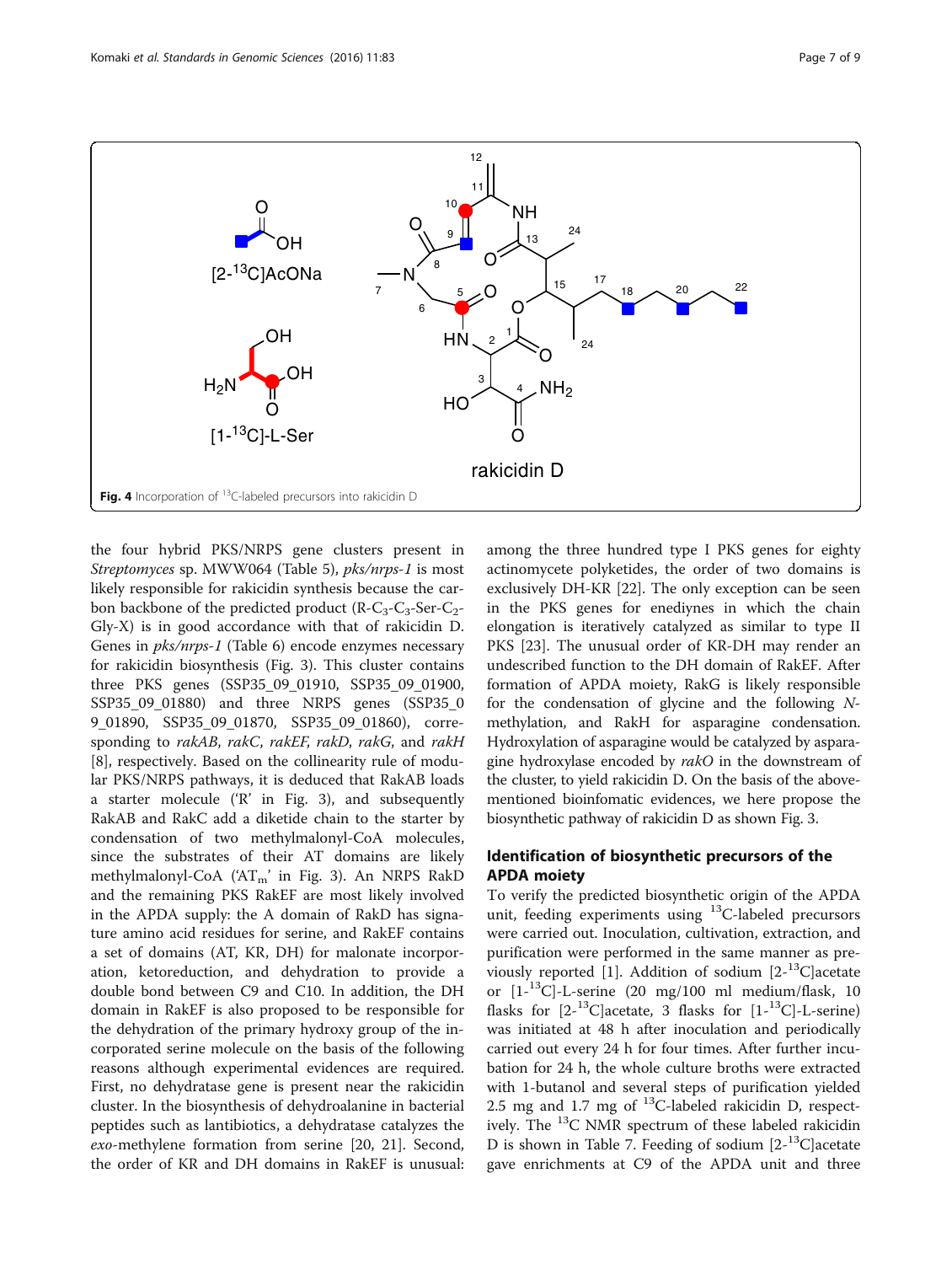<span id="page-7-0"></span>carbons C18, C20, and C22 in the aliphatic chain of the fatty acid moiety.  $[1 -$ <sup>13</sup>C $]$ -L-serine feeding enriched C10 of the APDA unit and the carbonyl carbon of Gly (C5). These results unambiguously indicated that the APDA unit is derived from an acetate and a serine (Fig. [4](#page-6-0)). Labeling of C5 by serine-feeding can be explained by the interconversion between glycine and serine by transformylase in primary metabolism for amino acid supply.

### Conclusions

The 7.9 Mb draft genome of [Streptomyces](http://doi.org/10.1601/nm.6817) sp. MWW064, a producer of rakicidin D isolated from marine segment, has been deposited at GenBank/ENA/DDBJ under the accession number [BBUY00000000.](https://www.ncbi.nlm.nih.gov/nuccore/BBUY00000000) We successfully identified the PKS/NRPS hybrid gene cluster for rakicidin synthesis and proposed the plausible biosynthetic pathway. Labeled precursor incorporation experiments showed the APDA moiety is synthesized from serine and malonate. These finding will open up possibilities of genetic engineering to synthesize more potential rakicidin-based antitumor compounds and discovering new bioactive compounds possessing APDA units.

#### Abbreviations

A: Adenylation; ABC: ATP-binding cassette; ACP: Acyl carrier protein; APDA: 4 amino-2,4-pentadienoate; AT: Acyltransferase; C: Condensation; CoA: Coenzyme A; CoL: CoA ligase; DDBJ: DNA Data Bank of Japan; DH: Dehydratase; ER: Enoylreductase; ISP: International Streptomyces project; KR: Ketoreductase; KS: Ketosynthase; NBRC: Biological Resource Center, National Institute of Technology and Evaluation; NMR: Nuclear magnetic resonance; NRPS: Nonribosomal peptide synthetase; PKS: Polyketide synthase; T: Thiolation

#### Acknowledgements

This research was supported by a Grant-in-aid for Scientific Research from the Ministry of Education, Culture, Sports, and Technology of Japan to Y.I. We are grateful to Dr. S. Kitani at Osaka University for thoughtful discussion on the biosynthesis of rakicidins. We also thank Ms. Yuko Kitahashi, Ms. Satomi Saitou and Ms. Chiyo Shibata for assistance to this study.

#### Authors' contributions

HK elucidated rakicidin-biosynthetic pathway and drafted the manuscript. AI carried out feeding experiments using labeled precursors. NI annotated the genome sequences. AH sequenced the genome. MH performed chemotaxonomic experiments. EH examined the features of the strain. TN coordinated collaboration between Japan and Thailand. WP isolated the strain. YI designed this study and edited the manuscript. All authors read and approved the final manuscript.

#### Competing interests

The authors declare that they have no competing interests.

#### Author details

<sup>1</sup> Biological Resource Center, National Institute of Technology and Evaluation (NBRC), Chiba, Japan. <sup>2</sup> Biotechnology Research Center and Department of Biotechnology, Toyama Prefectural University, Toyama, Japan. <sup>3</sup>NBRC, Tokyo, Japan. <sup>4</sup>International Center for Biotechnology, Osaka University, Osaka, Japan. <sup>5</sup>Mahidol University and Osaka University Collaborative Research Center on Bioscience and Biotechnology, Bangkok, Thailand. <sup>6</sup>Department of Biotechnology, Faculty of Science, Mahidol University, Bangkok, Thailand.

#### References

- 1. Igarashi Y, Shimasaki R, Miyanaga S, Oku N, Onaka H, Sakurai H, Saiki I, Kitani S, Nihira T, Wimonsiravude W, et al. Rakicidin D, an inhibitor of tumor cell invasion from marine-derived Streptomyces sp. J Antibiot. 2010;63(9):563–5.
- 2. McBrien KD, Berry RL, Lowe SE, Neddermann KM, Bursuker I, Huang S, Klohr SE, Leet JE. Rakicidins, new cytotoxic lipopeptides from Micromonospora sp. fermentation, isolation and characterization. J Antibiot. 1995;48(12):1446–52.
- 3. Oku N, Matoba S, Yamazaki YM, Shimasaki R, Miyanaga S, Igarashi Y. Complete stereochemistry and preliminary structure-activity relationship of rakicidin A, a hypoxia-selective cytotoxin from Micromonospora sp. J Nat Prod. 2014;77(11):2561–5.
- 4. Hu J, Wunderlich D, Sattler I, Feng X, Grabley S, Thiericke R. Rakicidin C, a new cyclic depsipeptide from Streptomyces sp. Eur. J. Org. Chem. 2000; 2000(19):3353–3356
- 5. Nishioka H, Nakajima S, Nagashima M, Kojiri K, Suda H. BE-43547 series substances, their manufacture with Streptomyces species, and their use as antitumor agents. Japan Patent 1998:JP 10147594 A 19980602.
- Carr G, Poulsen M, Klassen JL, Hou Y, Wyche TP, Bugni TS, Currie CR, Clardy J. Microtermolides A and B from termite-associated Streptomyces sp. and structural revision of vinylamycin. Org Lett. 2012;14(11):2822–5.
- 7. Igarashi M, Shida T, Sasaki Y, Kinoshita N, Naganawa H, Hamada M, Takeuchi T. Vinylamycin, a new depsipeptide antibiotic, from Streptomyces sp. J Antibiot. 1999;52(10):873–9.
- 8. Albright JC, Goering AW, Doroghazi JR, Metcalf WW, Kelleher NL. Strainspecific proteogenomics accelerates the discovery of natural products via their biosynthetic pathways. J Ind Microbiol Biotechnol. 2014;41(2):451–9.
- 9. Larkin MA, Blackshields G, Brown NP, Chenna R, McGettigan PA, McWilliam H, Valentin F, Wallace IM, Wilm A, Lopez R, et al. Clustal W and Clustal X version 2.0. Bioinformatics. 2007;23(21):2947–8.
- 10. Perriere G, Gouy M. WWW-query: an on-line retrieval system for biological sequence banks. Biochimie. 1996;78(5):364–9.
- 11. Hasegawa T, Takizawa M, Tanida S. A rapid analysis for chemical grouping of aerobic actinomycetes. J Gen Appl Microbiol. 1983;29(4):319–22.
- 12. Hamada M, Yamamura H, Komukai C, Tamura T, Suzuki K, Hayakawa M. Luteimicrobium album sp. nov., a novel actinobacterium isolated from a lichen collected in Japan, and emended description of the genus Luteimicrobium. J Antibiot. 2012;65(8):427–31.
- 13. Field D, Garrity G, Gray T, Morrison N, Selengut J, Sterk P, Tatusova T, Thomson N, Allen MJ, Angiuoli SV, et al. The minimum information about a genome sequence (MIGS) specification. Nat Biotechnol. 2008;26(5):541–7.
- 14. Ohtsubo Y, Maruyama F, Mitsui H, Nagata Y, Tsuda M. Complete genome sequence of Acidovorax sp. strain KKS102, a polychlorinated-biphenyl degrader. J Bacteriol. 2012;194(24):6970–1.
- 15. Hyatt D, Chen GL, Locascio PF, Land ML, Larimer FW, Hauser LJ. Prodigal: prokaryotic gene recognition and translation initiation site identification. BMC Bioinformatics. 2010;11:119.
- 16. Lowe TM, Eddy SR. tRNAscan-SE: a program for improved detection of transfer RNA genes in genomic sequence. Nucleic Acids Res. 1997;25(5): 955–64.
- 17. Komaki H, Ichikawa N, Hosoyama A, Fujita N, Igarashi Y. Draft genome sequence of marine-derived Streptomyces sp. TP-A0598, a producer of anti-MRSA antibiotic lydicamycins. Stand Genomic Sci. 2015;10:58.
- 18. Blin K, Medema MH, Kazempour D, Fischbach MA, Breitling R, Takano E, Weber T. antiSMASH 2.0–a versatile platform for genome mining of secondary metabolite producers. Nucleic Acids Res. 2013;41(Web Server issue):W204–12.
- 19. Fischbach MA, Walsh CT. Assembly-line enzymology for polyketide and nonribosomal peptide antibiotics: logic, machinery, and mechanisms. Chem Rev. 2006;106(8):3468–96.
- 20. Bierbaum G, Gotz F, Peschel A, Kupke T, van de Kamp M, Sahl HG. The biosynthesis of the lantibiotics epidermin, gallidermin, Pep5 and epilancin K7. Antonie Van Leeuwenhoek. 1996;69(2):119–27.
- 21. Okesli A, Cooper LE, Fogle EJ, van der Donk WA. Nine post-translational modifications during the biosynthesis of cinnamycin. J Am Chem Soc. 2011; 133(34):13753–60.
- 22. Ichikawa N, Sasagawa M, Yamamoto M, Komaki H, Yoshida Y, Yamazaki S, Fujita N. DoBISCUIT: a database of secondary metabolite biosynthetic gene clusters. Nucleic Acids Res. 2013;41(Database issue):D408–14.